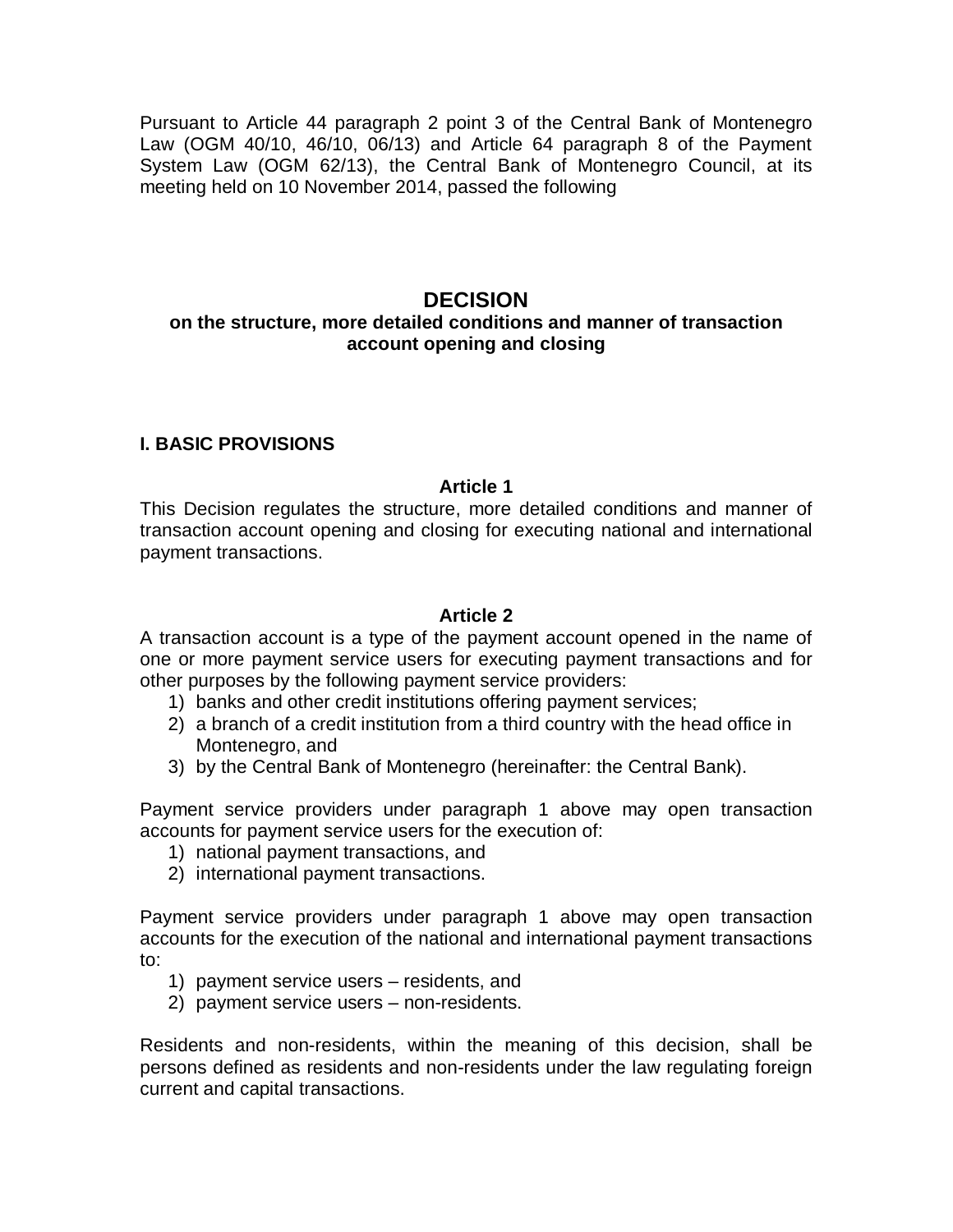# **II. STRUCTURE OF THE TRANSACTION ACCOUNT FOR EXECUTING NATIONAL AND INTERNATIONAL PAYMENT TRANSACTIONS**

# **1. Structure of the transaction account for executing national payment transactions**

# **Article 3**

Payment service providers referred to in Article 2 paragraph 1 herein shall open the transaction account for executing the national payment transactions according to the BBAN structure *(Basic Bank Account Number),* the numeric structure of which contains total of 18 numeric characters.

Arabic numerals shall be used as numeric characters.

Numeric character of the transaction account consists of three following parts:

- 1) Fixed number of the payment service provider under Article 2 paragraph 1 herein (three numeric characters);
- 2) Transaction account number (thirteen numeric characters); and
- 3) Control number (two numeric characters).

Transaction account referred to in paragraph 3 above shall be written in three parts in written documents determined by this paragraph, separated by dashes, while leading zeros in the second part may be omitted.

Transaction account under paragraph 3 above shall be used in electronic form solely as the line of 18 numeric characters prescribed by paragraph 3 of this Article.

#### **Article 4**

Fixed number referred to in Article 3 paragraph 3 point 1) herein shall be the unique identification number, which the Central Bank determines for each payment service provider under Article 2 paragraph 1 herein.

The Central Bank shall keep records of all fixed numbers assigned to the payment service providers under Article 2 paragraph 1 herein and it shall publish them on its web site.

## **Article 5**

The transaction account number referred to in Article 3 paragraph 3 point 2) herein shall be determined by the payment service provider referred to in Article 2 paragraph 1 herein.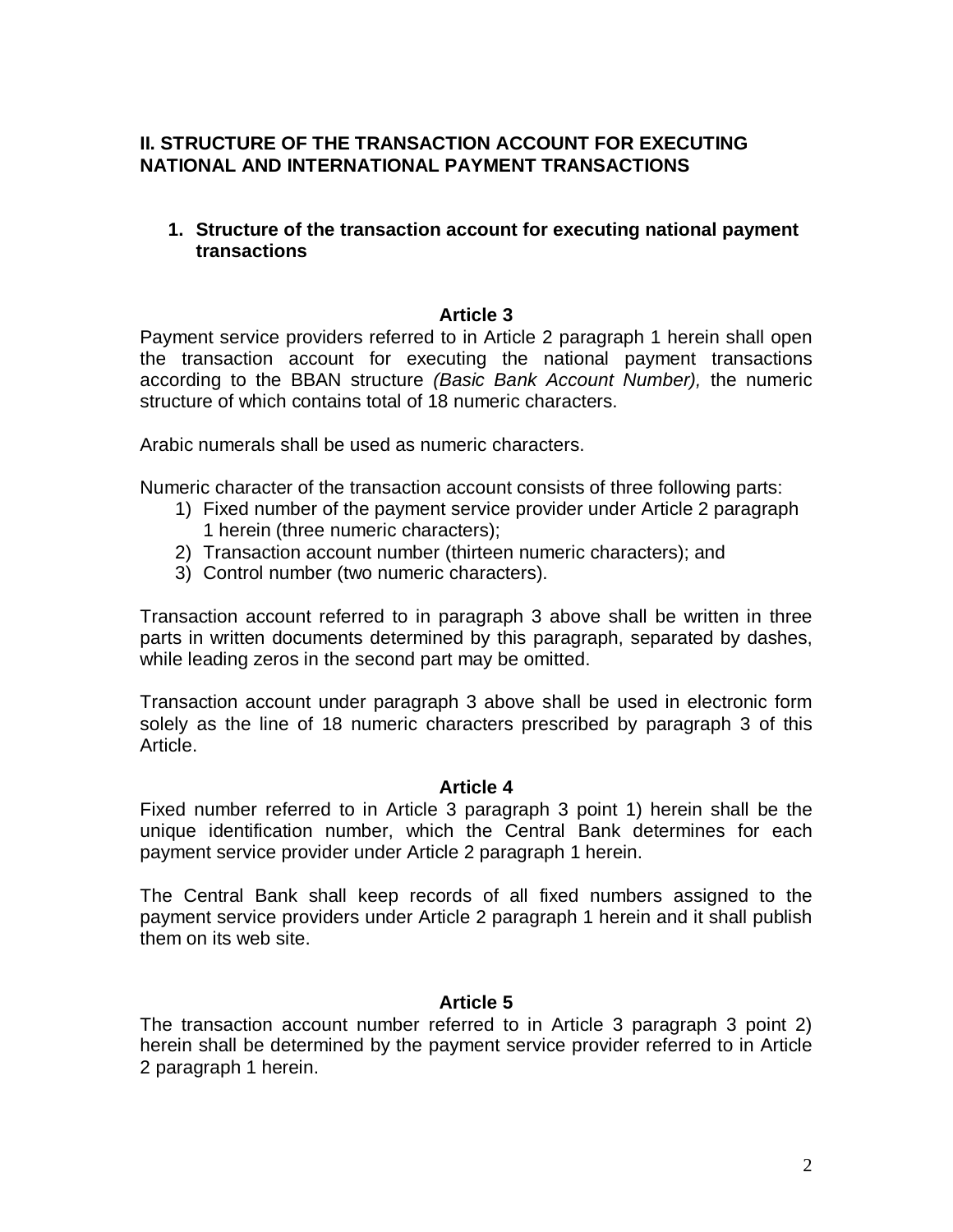Control number referred to in Article 3 paragraph 3 point 3) shall be the number calculated for the line of sixteen digits (fixed number of the payment service providers under Article 2 paragraph 1 herein and the transaction account number) according to the international standard ISO 7064, MODUL 97. The control number shall be obtained by multiplying the line of the first sixteen digits by 100, dividing the obtained number by 97, and by subtracting the rest from 98. The obtained result, expressed by two digits, shall be the control number. If there are no remaining parts during the subtraction, the control number shall be 98.

#### **Article 7**

The transaction account opened in accordance with Article 3 paragraph 3 herein may be used as uniform identification sign within the meaning of the provisions of the law regulating the payment system.

#### **2. Structure of the transaction account for executing international payment transactions**

#### **Article 8**

Payment service providers referred to in Article 2 paragraph 1 herein shall open the transaction account for executing international payment transactions according to the IBAN structure *(International Bank Account Number)*, which alphanumeric character consists of 22 characters*.*

#### **Article 9**

Alphanumeric character of the transaction account under Article 8 herein shall consist of the following five separate parts:

- 1) Country code (two alphabet characters);
- 2) Control number for IBAN structure (two numeric characters);
- 3) Fixed number of the payment service provider under Article 2 paragraph 1 herein (three numeric characters);
- 4) Transaction account number (thirteen numeric characters); and
- 5) Control number (two numeric characters).

Transaction account under paragraph 1 above shall be written in written documents in the form of twenty-two alphanumeric characters formed in five groups of four characters and one group of two characters, separated by one empty field.

Transaction account under paragraph 1 above shall be used in electronic form solely as the line of twenty-two alphanumeric characters.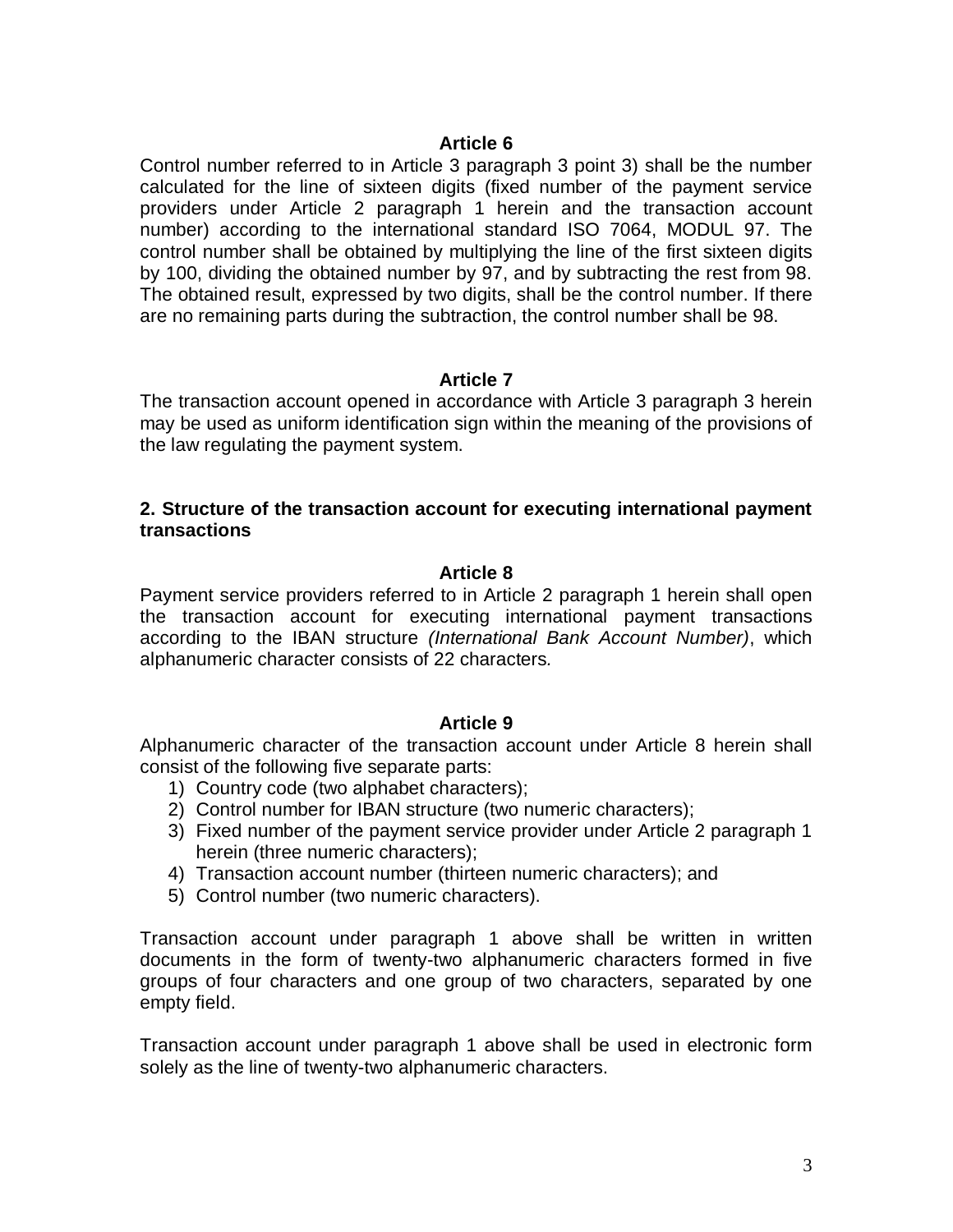Country code referred to in Article 9 paragraph 1 point 1) herein shall be ME and it shall be uniform identification sign for Montenegro as defined under ISO standard 3166-1.

#### **Article 11**

Control number for IBAN structure referred to in Article 9 paragraph 1 point 2) herein shall be algorithmic number 25 calculated according to the international standard ISO 7064, MODUL 97.

#### **Article 12**

Fixed number of the payment service provider referred to in Article 9 paragraph 1 point 3) herein shall be uniform identification number set forth in accordance with Article 4 herein.

#### **Article 13**

The transaction account number referred to in Article 9 paragraph 1 point 4) shall be determined by the payment service provider referred to in Article 2 paragraph 1 herein.

#### **Article 14**

Control number referred to in Article 9 paragraph 1 point 5) shall be the number calculated in accordance with Article 6 herein.

### **III. OPENING, MAINTAINING AND CANCELLING OF THE TRANSACTION ACCOUNTS FOR EXECUTING NATIONAL AND INTERNATIONAL PAYMENT TRANSACTIONS**

#### **1. Common provisions**

#### **Article 15**

The Central Bank shall open, maintain and cancel transaction accounts of entities which are legally obliged to open and maintain, and/or which may open and maintain accounts with the Central Bank.

The Central Bank may open and maintain the accounts to the following entities:

1) Settlement agents, clearing houses, and payment system operators participating in the RTGS system;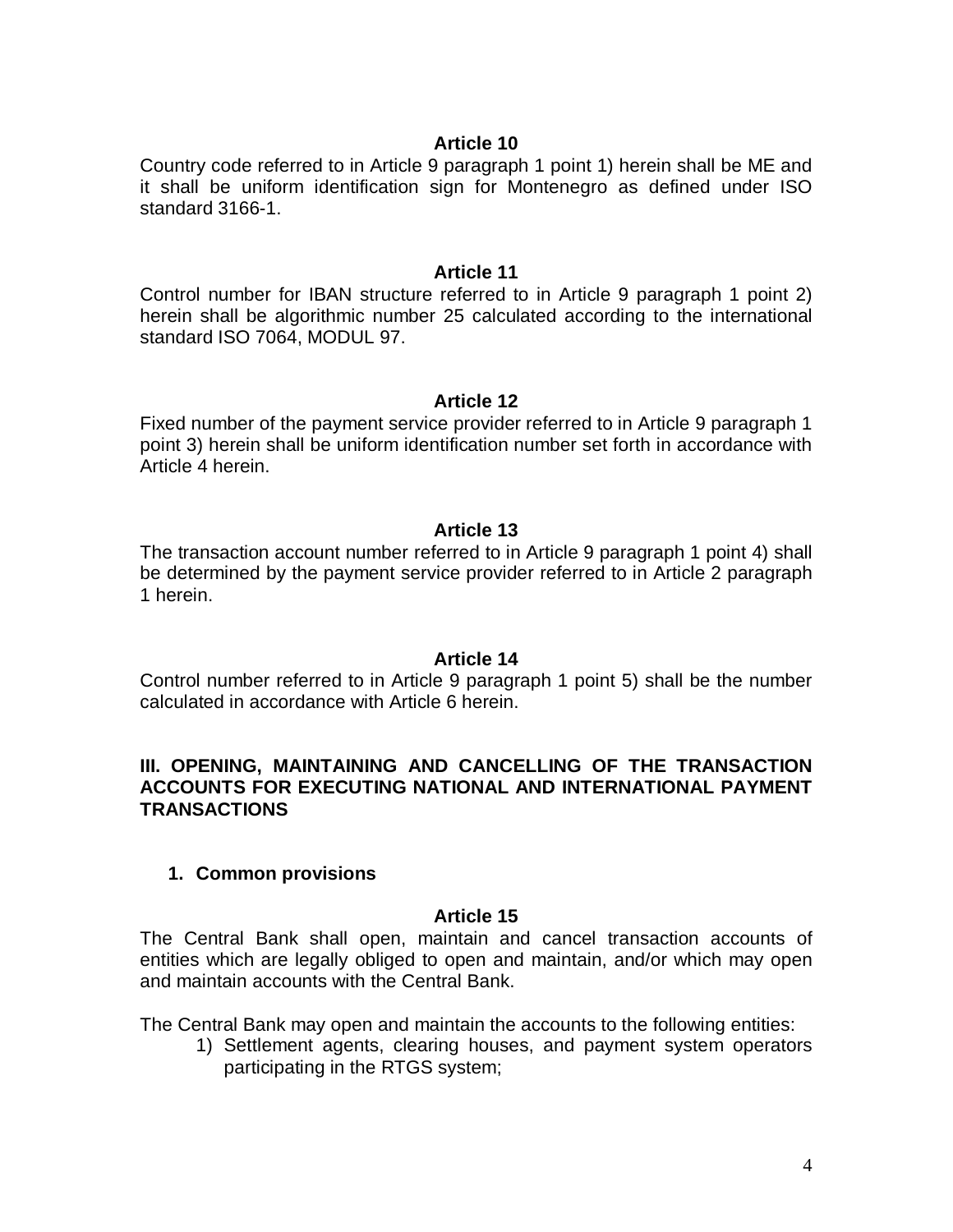2) Central Depository Agencies – the account for netting of cash of the subprime market transactions (cash pool).

# **Article 16**

Payment service providers referred to in Article 2 paragraph 1 herein, except the Central Bank, shall open, maintain and cancel:

- 1) transaction accounts of companies and legal persons (hereinafter: legal persons) and entrepreneurs, and
- 2) transaction accounts of natural persons.

#### **Article 17**

Payment service providers referred to in Article 2 paragraph 1 herein shall open transaction accounts based on framework contract signed with the payment service users regulating the terms and conditions of transaction account opening, maintaining and cancelling.

When opening transaction accounts, payment service providers referred to in Article 2 paragraph 1 herein shall determine the identity of the payment service users and conduct other actions in accordance with regulations governing prevention of money laundering and terrorist financing.

Framework contract under paragraph 1 herein shall be concluded according to the written request of the payment service user for the opening of the transaction account supported by the documents set forth in this Decision.

## **Article 18**

Payment service providers referred to in Article 2 paragraph 1 herein shall record executed payment transactions at the level of individual transaction accounts of the payment service users.

Payment service providers referred to in Article 2 paragraph 1 herein shall record and update on daily basis the data and provide accuracy of the recorded data.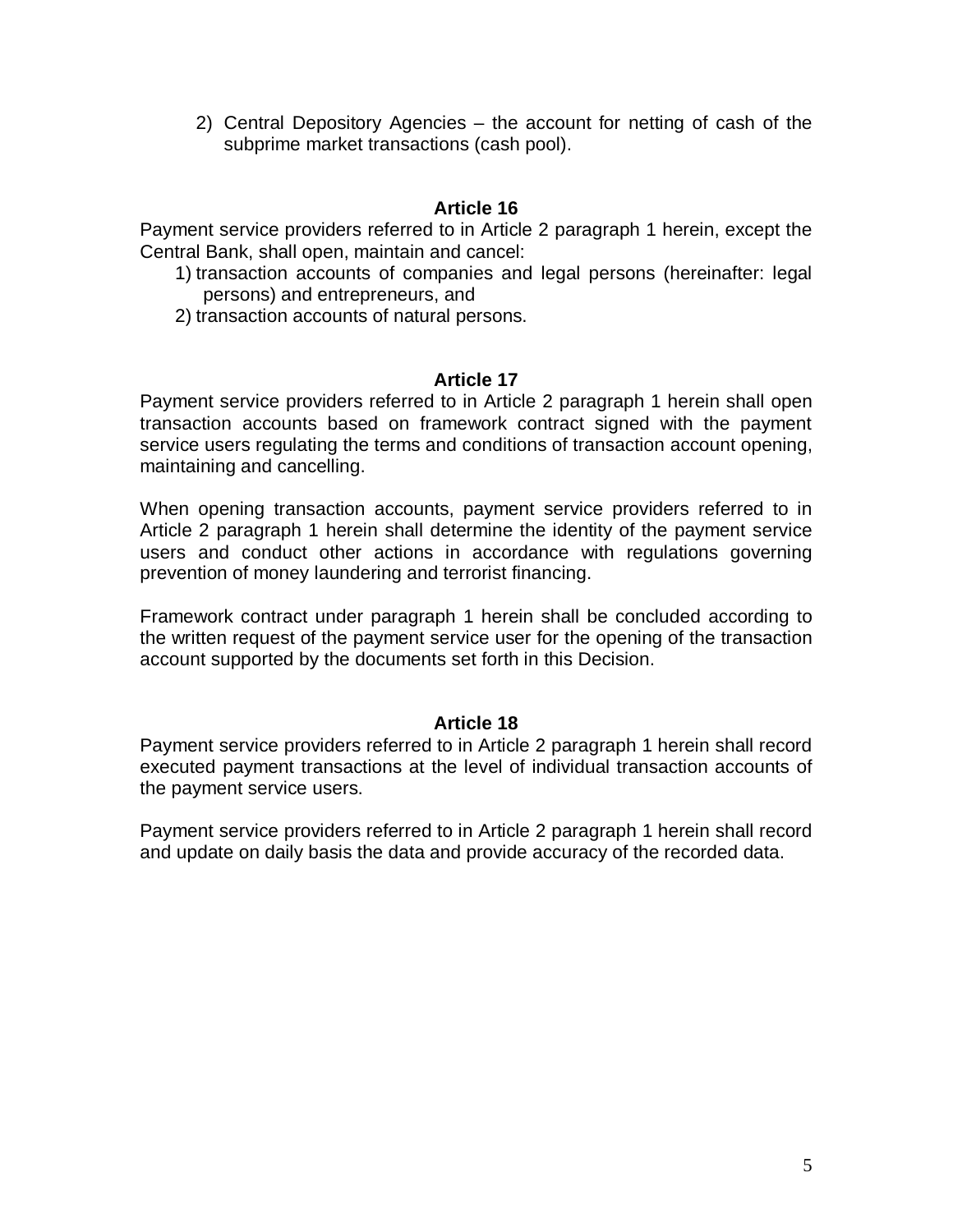# **2. Transaction accounts of residents**

# **2.1.Transaction accounts of legal persons and entrepreneurs – residents**

### **Article 19**

A legal person or an entrepreneur – resident shall be submit the request for opening of the transaction account for the execution of national and international payment transactions, which shall contain the following data:

- 1) Name of the legal person or entrepreneur;
- 2) Place head office, address and telephone number;
- 3) Activity type of operations of legal person or an entrepreneur;
- 4) Identification number of the legal person; identification number, and the personal identification number of entrepreneur;
- 5) Stamp and signature of the person authorized for the representation of the legal person or entrepreneur.

In addition to the request referred to in paragraph 1 herein, the applicant shall submit the following documents:

- 1) decision on registration registration in the Central Registry of Companies (CRPS), and/or document on registration with other competent authority, if its registration is required;
- 2) document of the competent authority on founding, if its registration is not required;
- 3) Abstract from the law, if it is established directly pursuant to the law;
- 4) Notification of the competent authority on classification by activities;
- 5) document on registration with tax authority which contains tax number of the applicant, if such registration is prescribed;
- 6) Filled specimen signature card of persons authorized for signing the payment orders;
- 7) document on the appointment of authorised person of the applicant for its representation, if such person is not specified in the document on registration and/or in the law or other relevant regulation;
- 8) Verification of the signature of authorised person of the applicant;
- 9) Evidence on the payment of the compensation and/or the fee, if prescribed;
- 10)Other documents requested by the payment service provider referred to in Article 2 paragraph 1 herein in accordance with its business policy.

When an applicant is the person whose transaction account, pursuant to the law, is excluded from the enforced collection, it shall submit, in addition to the documents referred to in paragraph 2 herein, documents which certify that this transaction account is excluded from the enforced collection.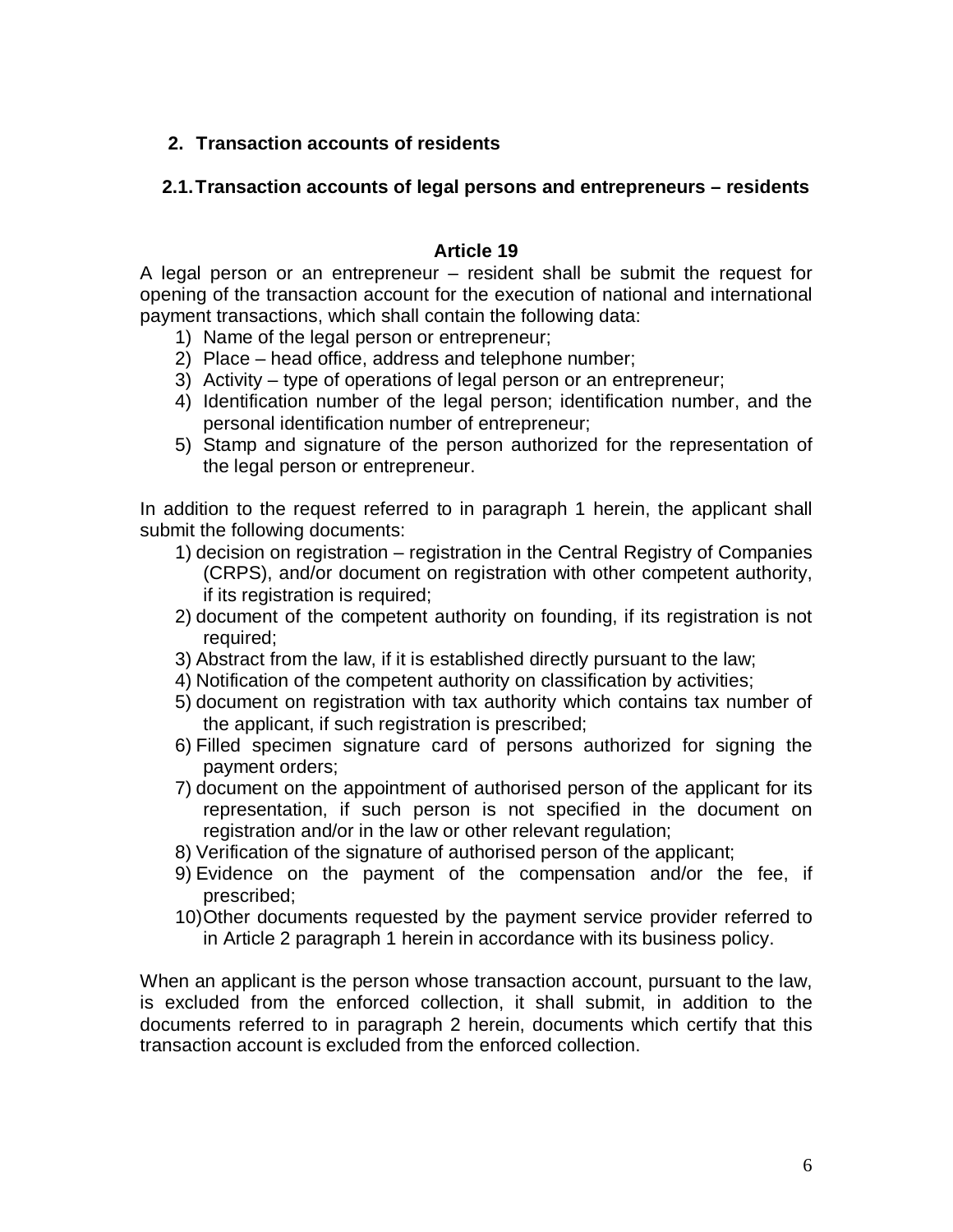Notwithstanding paragraph 2 above, in addition to the request for opening the transaction account for payment of funds for establishing a legal person, only contract on establishing that legal person shall be submitted.

In addition to the request and documents under paragraph 2 above, payment service provider referred to in Article 2 paragraph 1 herein shall request other data, i.e. other documents, if it is prescribed by the law or other regulation, and may also request the submission of additional documents which it deems necessary for deciding upon the request.

When, on the basis of the submitted request and documents, the payment service provider referred to in Article 2 paragraph 1 herein determines that the conditions for opening the transaction accounts are fulfilled, it shall conclude with the applicant the framework contract on transaction account opening and maintaining.

# **Article 20**

Specimen signature card referred to in Article 19 paragraph 2 point 6) herein must contain the following data:

- 1) Transaction account number;
- 2) Name of the applicant;
- 3) Head office, address and telephone number of the applicant;
- 4) Name, last name, uniform identification number or a number of foreign personal document and address of a person authorised for signing the payment order;
- 5) Manner of signing (individually or collectively);
- 6) Signature of the person authorised for signing payment orders verified by stamp to be used for the verification of the payment orders;
- 7) Date;
- 8) Signature of the authorised person and stamp of the applicant;
- 9) Signature of the authorised person and stamp of the payment service provider referred to in Article 2 paragraph 1 herein; and
- 10)Other data requested by the payment service provider which opens the transaction account.

#### **Article 21**

Payment service providers referred to in Article 2 paragraph 1 herein shall cancel the transaction account to a legal person or an entrepreneur – resident based on its written request for cancelling of the respective transaction account, and the cash from the cancelled transaction account shall be transferred to the transaction account noted in that request.

In addition to the data referred to in Article 19 paragraph 1 herein, the request for cancelling of the transaction account shall contain the number of the transaction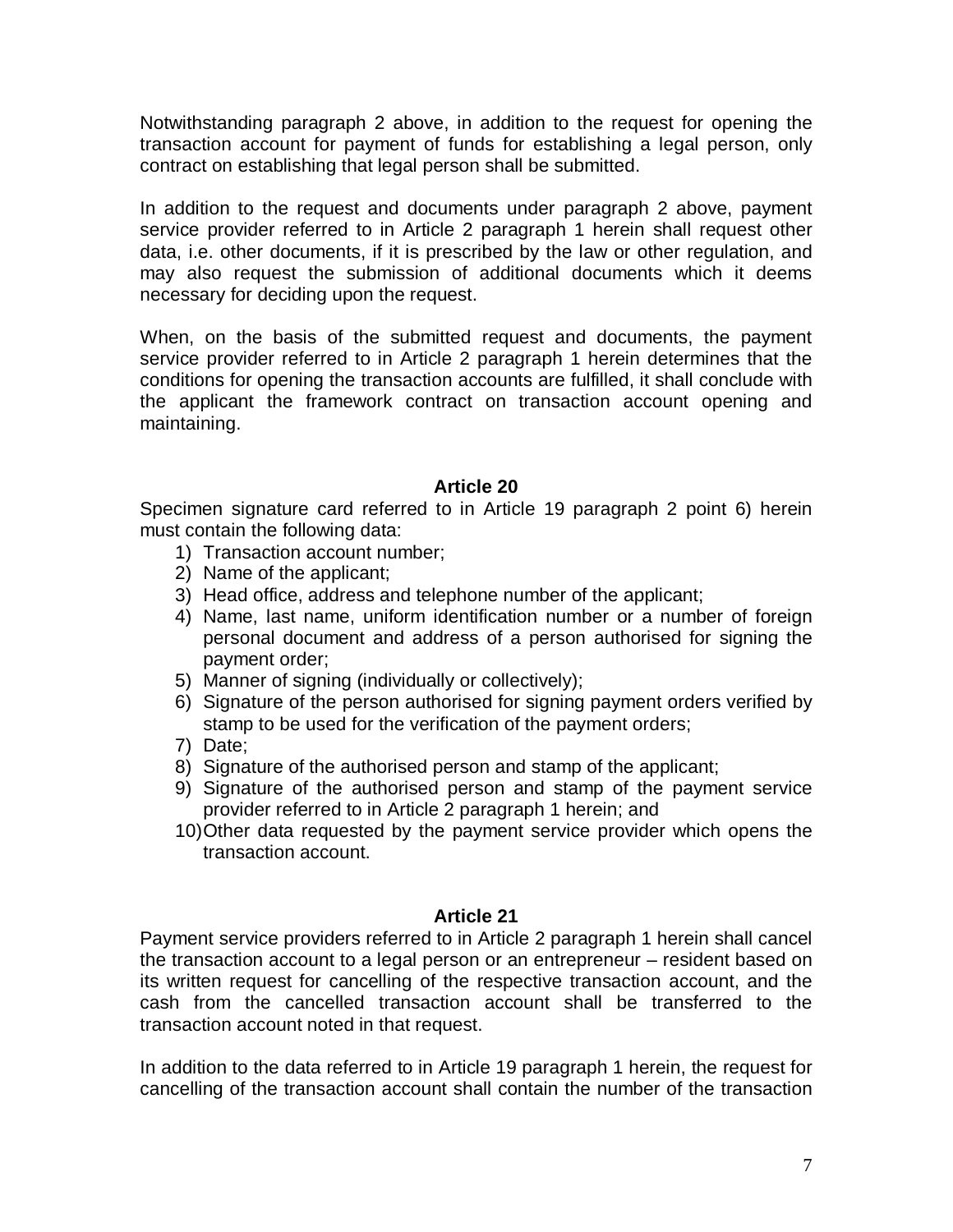account which cancelation is requested and the number of the transaction account to which the funds are transferred using the appropriate payment order.

When the transaction account is cancelled to a legal person or an entrepreneur that ceases to exist as a legal entity, funds from the accounts to be cancelled may be paid in cash.

By way of derogation from paragraph 1 above, payment service providers referred to in Article 2 paragraph 1 herein shall cancel the account of the payment service users without the request if the payment service user ceases to exist as a legal entity on the basis of the law or other regulation (upon the finalisation of the bankruptcy and/or liquidation proceedings, and the like).

In case of paragraph 4 above, if the legal successor or other person in favour of whose transaction account the payment transaction is executed is not prescribed by regulation or other legal document, the payment service provider referred to in Article 2 paragraph 1 herein shall transfer cash from the cancelled transaction accounts to the transaction account opened for cash which is not in use.

Payment service providers referred to in Article 2 paragraph 1 herein shall deny the request for cancelling the transaction account of a legal person or an entrepreneur – resident which is frozen (during the enforced collection, prohibition of disposal, and the like).

#### **Article 22**

Payment service provider referred to in Article 2 paragraph 1 herein shall cancel all transaction accounts of the payment service user which is a legal entity or an entrepreneur - resident under bankruptcy or liquidation proceedings, pursuant to the request of bankruptcy or liquidation administrator, and shall open the bankruptcy or liquidation transaction account.

In addition to the request referred to in paragraph 1 above, bankruptcy or liquidation administrator shall submit the following documents:

- 1) Request for opening of the bankruptcy or liquidation transaction account to which the following documents are enclosed:
	- decision on initiation of the bankruptcy or the liquidation proceedings;
	- notification of the competent authority on classification by activities of the payment service user in bankruptcy or in liquidation;
	- document on registration of the payment service user in bankruptcy or in liquidation with the tax authority;
	- Filled specimen signature card of persons authorised for signing the payment orders from the transaction account of the payment service user under bankruptcy or liquidation proceedings, signed by authorised person, verified by the stamp to be used for the verification of payment orders;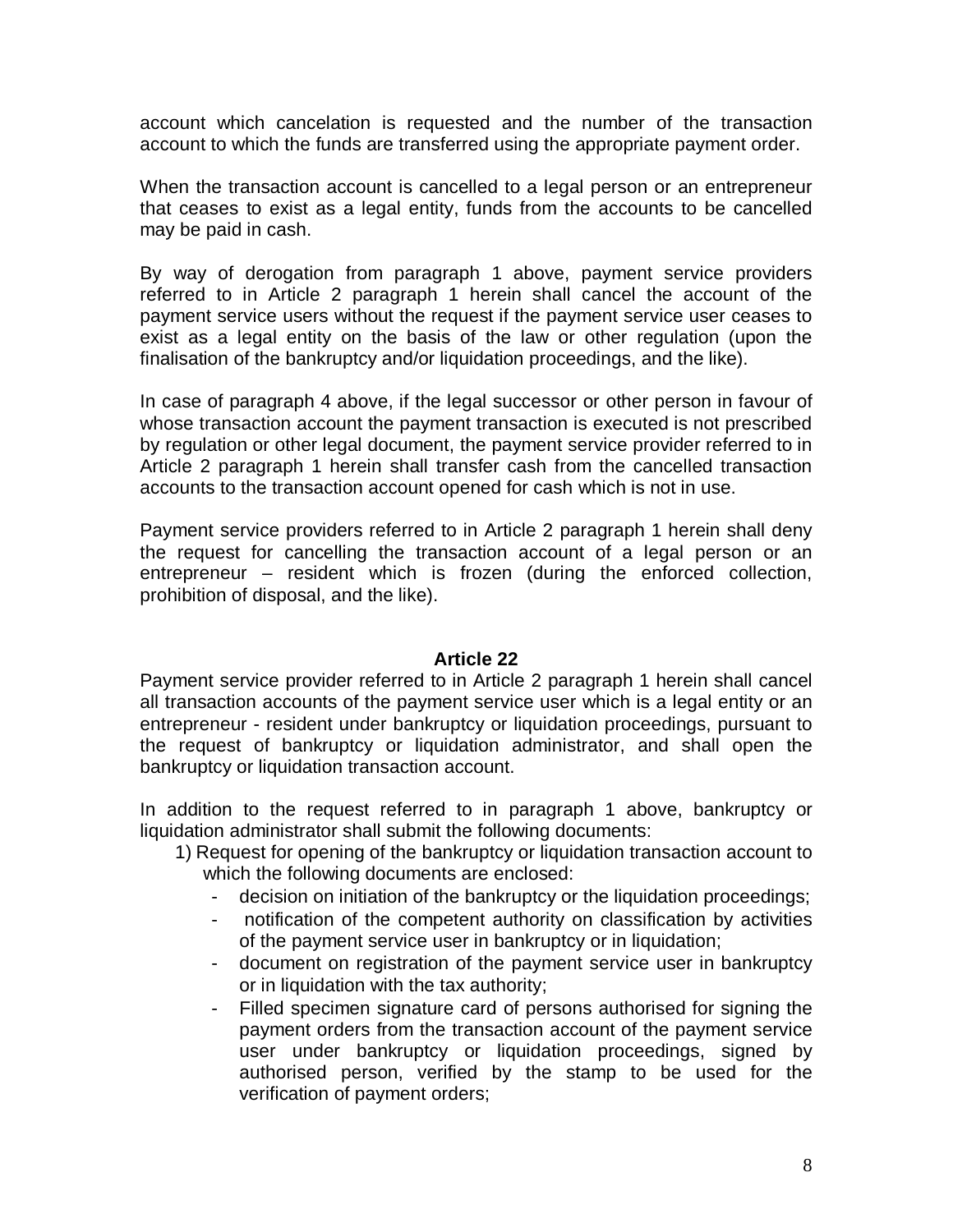- 2) Abstract from the law which proves that this account is exempted from the enforced collection;
- 3) Payment order for transfer of funds from transaction accounts of the payment service user under bankruptcy or liquidation proceedings to be cancelled, before the cancellation, to the opened transaction account of the payment service user under bankruptcy or liquidation proceedings;
- 4) Request for cancelling all transaction accounts of the payment service user against whom bankruptcy or liquidation proceeding has been initiated;
- 5) Evidence on payment of compensation or fee, if prescribed.

A payment service provider shall transfer funds referred to in Article 2 paragraph 1 herein from transaction accounts of the payment service user to be cancelled to the opened transaction account of the payment service user under bankruptcy or liquidation proceedings, which cannot be used for other payment transactions until cancelling the transaction accounts of the payment service user against whom bankruptcy or liquidation proceedings have been initiated.

## **Article 24**

If the bankruptcy proceedings are terminated and the payment service user under bankruptcy or liquidation proceedings continues with business, the payment service provider referred to in Article 2 paragraph 1 herein shall, upon the request of the bankruptcy administrator or other authorised person, cancel transaction account of the payment service user against whom bankruptcy proceedings are terminated, and shall open a new transaction account to the payment service user.

In addition to the request from the paragraph 1 above, the following documentation shall be submitted:

- 1) Request for opening the transaction account supported by the following documents:
- decision on termination of the bankruptcy proceedings against the payment service user under bankruptcy proceedings;
- notification of the competent authority on classification by activities of the payment service user against which the bankruptcy proceedings are terminated;
- document on registration with the tax authority of the payment service user against which the bankruptcy proceedings are terminated; and
- Filled specimen signature card of the persons authorised for signing the payment, signed by authorised person, verified by the stamp to be used for verification of payment orders;
- 2) Payment order for transfer of funds from transaction accounts of the payment service user against which the bankruptcy proceedings are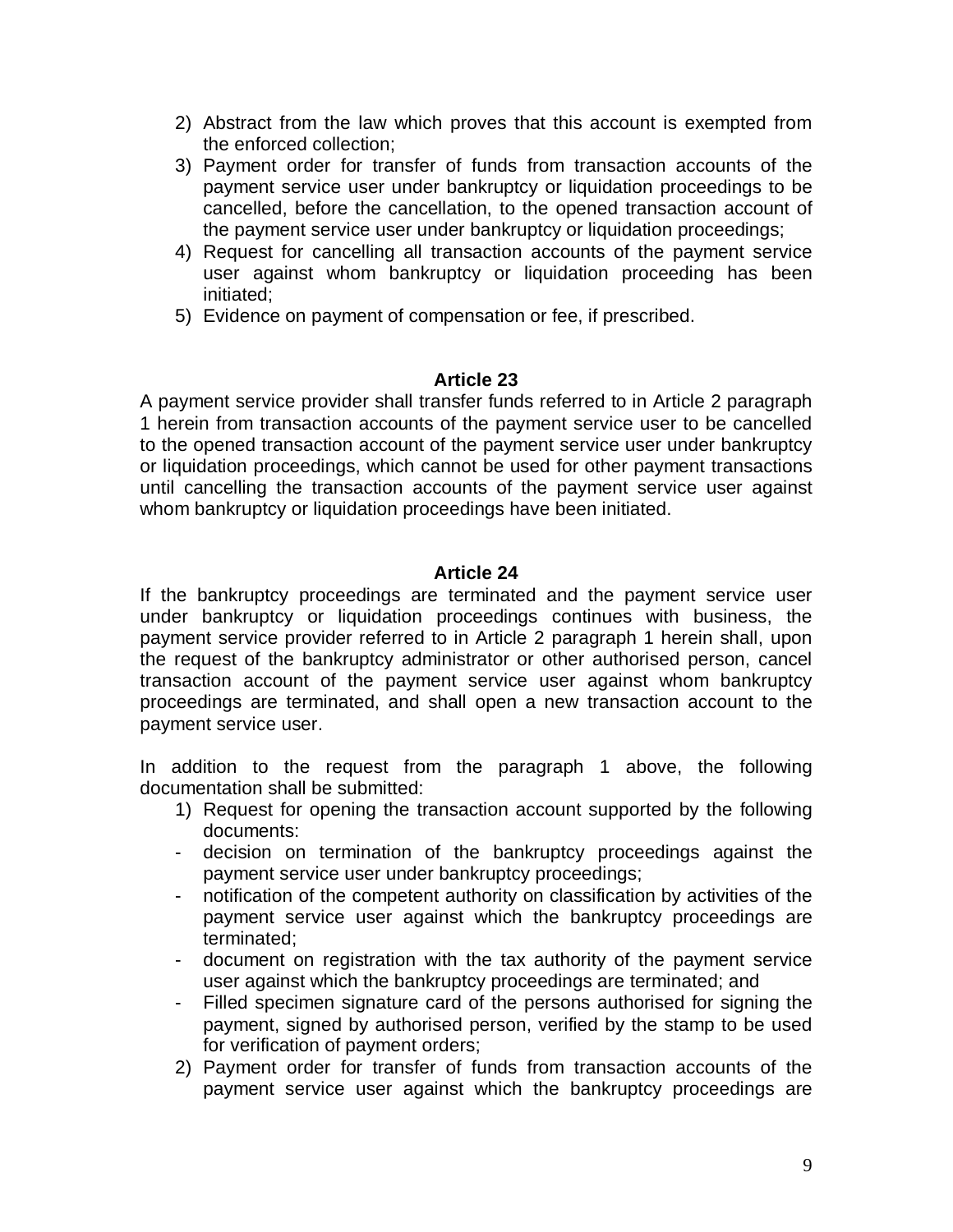terminated which shall be cancelled, before the cancellation, to newly opened transaction account of the payment service user;

- 3) Request for cancelling transaction account of the payment service user against whom bankruptcy or liquidation proceeding has been terminated;
- 4) Evidence on the payment of compensation or fee, if they are prescribed.

## **Article 25**

Payment service provider referred to in Article 2 paragraph 1 herein shall transfer funds from the transaction account of the payment service user against which the bankruptcy proceedings are terminated to the newly opened transaction account of that payment service user, which cannot be used for other payment transaction until cancelling the transaction account of the payment service user against whom bankruptcy or liquidation proceedings have been conducted.

#### **Article 26**

Payment service provider shall cancel the transaction accounts of the payment service user whose statutory changes occurred, pursuant to the request of that payment service user or its legal successor, and shall execute transfer from the cancelled transaction accounts to the transaction account specified in the request.

In addition to the request referred to in paragraph 1 above, the payment service user or his legal successor shall submit the following:

- 1) Request for opening the transaction account of the payment service user created by the statutory change, supported by the following documents:
- decision on registration of the statutory change in the register of the competent authority;
- document on registration of the payment service user created by the statutory change, if such registration is prescribed;
- Notification of the competent authority on classification by activities of the payment service user created by the statutory change;
- Document on registration of the payment service user who is the legal successor of the payment service user created by the statutory change with competent tax authority; and
- Filled specimen signature card of persons authorised for signing payment orders, signed by authorised person, verified by the stamp to be used for verification of payment orders;
- 2) Payment order for transfer of funds from all transaction accounts of the payment service user ceased to exist by statutory change which shall be cancelled, before the cancellation, to the opened transaction account of one or several payment service users created by statutory change, i.e. to the transaction account of the incorporating payment service user;
- 3) Request for cancelling all transaction accounts of the payment service user ceased to exist by statutory change, with the decision on deleting of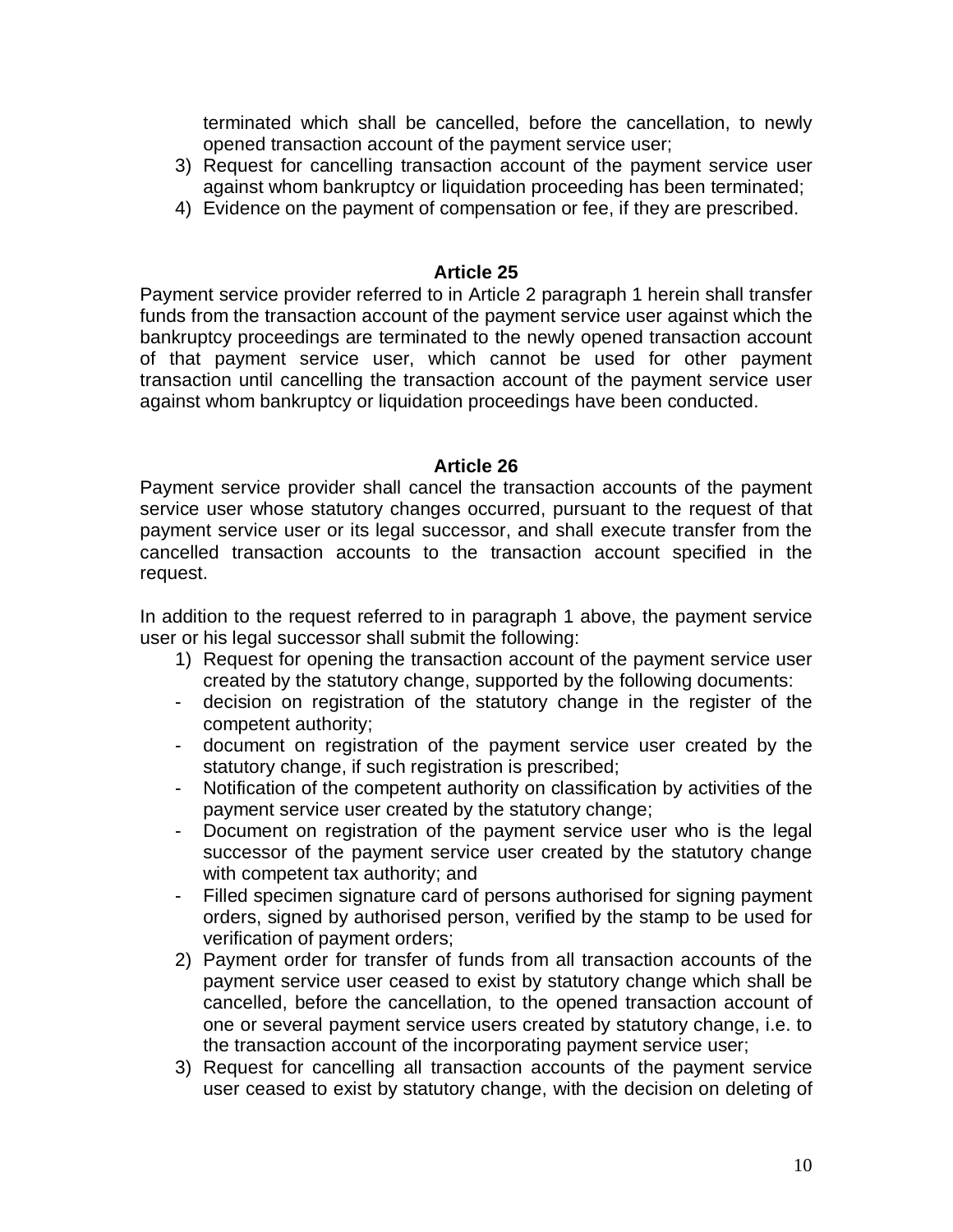the payment service user ceased to exist by statutory change as a legal entity from the register of the competent authority;

4) Evidence on payment of the compensation or fee, if they are prescribed.

### **2.2. Transaction accounts of natural persons – residents**

#### **Article 27**

A natural person – resident shall submit the request for opening transaction account for the execution of national or international payment transactions, which shall contain the following data:

- 1) Name and last name of the natural person;
- 2) Residence, address and telephone number;
- 3) Uniform identification number of natural person;
- 4) Signature of natural person;
- 5) Other data requested by the payment service provider with which transaction account shall be opened in accordance with its business policy.

In addition to the request referred to in paragraph 1 above, the applicant shall submit documents determining the identity of such person (personal identification document, passport or other corresponding personal documents), as well as his citizenship.

In addition to the request referred to in paragraph 1 above, the applicant shall submit its specimen signature card, and in case it authorises another person to sign payment orders, it shall submit specimen signature card of such person.

Payment service provider referred to in Article 2 paragraph 1 herein may open transaction account also to a minor – resident based on the framework contract, which, on behalf and for the account of such person, is signed by its legal representative after determining the identity of the representative.

A natural person – resident may authorise other person to sign, on his behalf and for his account, framework contract on opening and maintaining transaction account, where payment service providers referred to in Article 2 paragraph 1 herein shall determine the identity of the authorised person and open the transaction account based on power of attorney verified by the competent authority and which may not be older than three months.

When it is determined based on the submitted request and documentation that the conditions for opening transaction account have been fulfilled, the payment service provider referred to in Article 2 paragraph 1 herein shall sign framework contract on transaction account opening and maintaining with the applicant.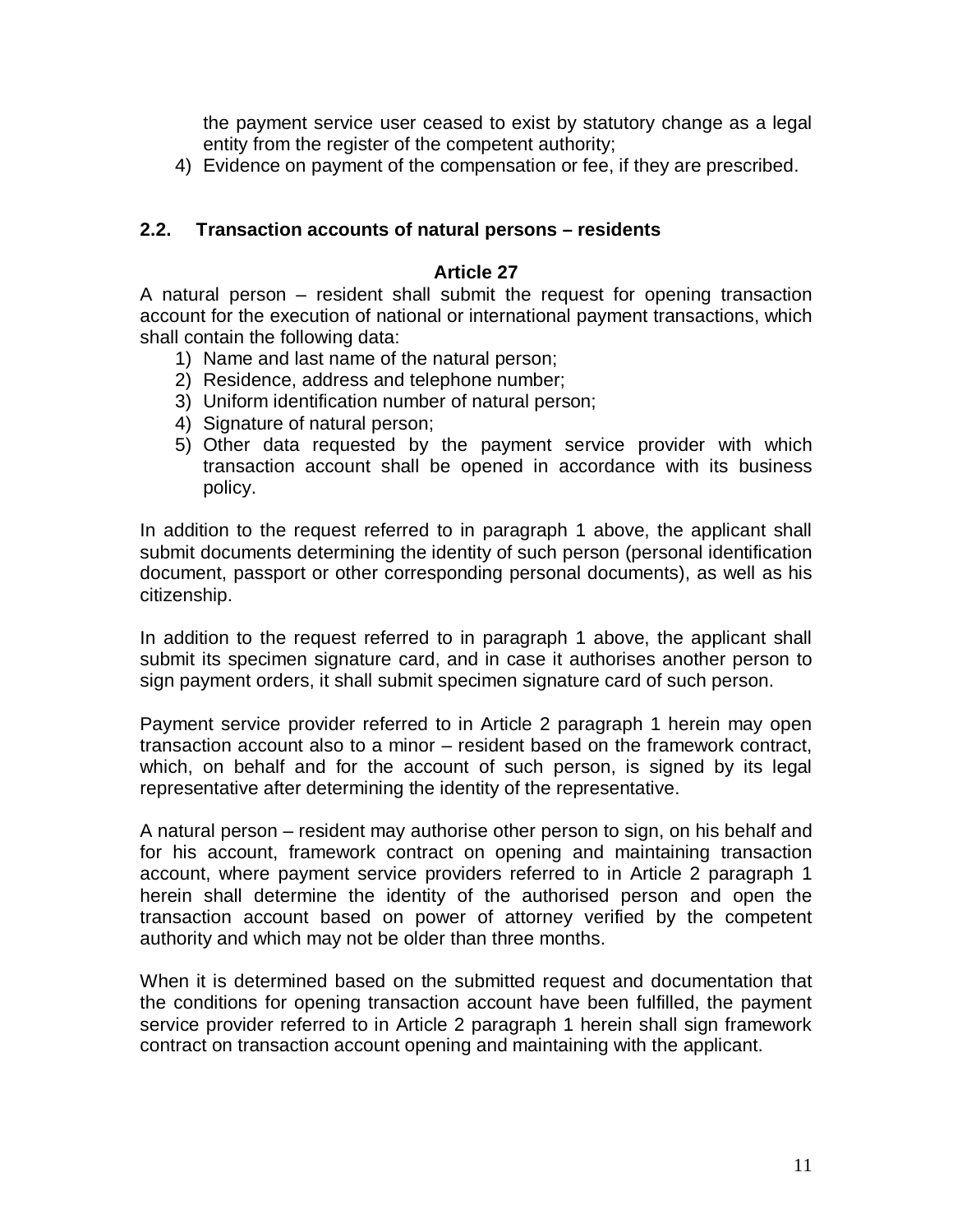Payment service providers referred to in Article 2 paragraph 1 herein shall cancel transaction account to a natural person – resident based on his written request for cancelling of the respective transaction account, and the cash from the cancelled transaction account shall be transferred to the transaction account noted in that request or may be paid in cash.

In addition to the data referred to in Article 27 paragraph 1 herein, the request for cancelling of the transaction account shall contain the transaction account which cancelation is requested and the transaction account to which the funds are transferred using the appropriate payment order, if the funds are transferred to another transaction accounts.

Payment service providers referred to in Article 2 paragraph 1 herein shall deny the request for cancelling the transaction account of a natural person – resident which is frozen (during the enforced collection, prohibition of disposal, and the like).

# **3. Transaction accounts of non-residents**

# **3.1. Transaction accounts of legal persons – non-residents**

## **Article 29**

Request submitted by a legal person – non-resident for opening transaction account for the execution of national or international payment transactions shall contain the following data:

- 1) Name of the legal person;
- 2) Place and state of its registered office, address and telephone number;
- 3) Activity scope of activity of the legal person;
- 4) signature of a person authorised for representing legal person nonresident and a seal, if any.

In addition to the request under paragraph 1 above, the applicant shall submit the following documents:

- 1) Statement from the registry in which legal person non-resident was registered in a country of its registered office or, if it has been founded in a country in which the registration has not been done in such registry – other valid document on founding in accordance with the regulations of the originating country based on which legal from of such non-resident can be determined as well as the date of its founding;
- 2) Verified signature of authorised person of the applicant;
- 3) Filled specimen signature card of persons authorised for signing payment orders, signed by the authorised person from the decision on registration of the legal person – non-resident in originating country and/or a person to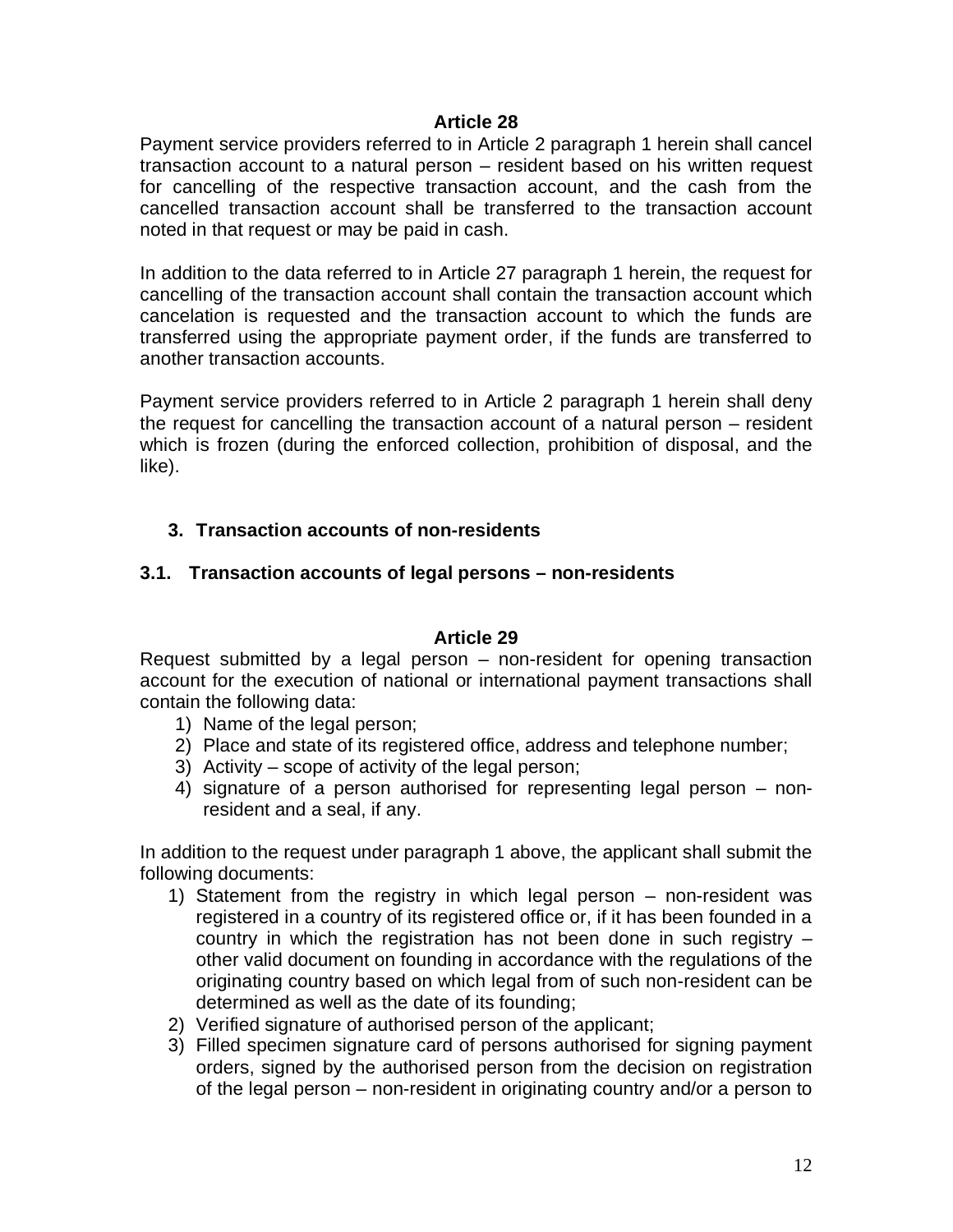which the authorised person has transferred proxy and/ or from other legally valid document of founding, verified by seal to be used for the verification of payment orders;

- 4) Evidence on the payment of fee or taxes, if prescribed;
- 5) Other documents requested by the payment service providers referred to in Article 2 paragraph 1 herein in accordance with its business policy.

A copy of the document referred to in paragraph 2 point 1 above which is verified by a competent body shall be submitted as well as its certified translation to Montenegrin language that cannot be older than three months.

A legal person – non-resident shall, upon the signing of the framework contract on the transaction account opening and closing, submit the document referred to in paragraph 3 above to the payment service provider referred to in Article 2 paragraph 1 herein once a year. If it fails to do so, the payment service provider referred to in Article 2 paragraph 1 herein shall not execute payment transactions of such legal person – non-resident until it submits such document.

When opening transaction account, foreign diplomatic and consular representative offices in Montenegro shall submit the following:

- 1) Certificate on registration issued by state authority responsible for foreign affairs;
- 2) Information of the competent authority in Montenegro on classification of activities;
- 3) Document on registration with the competent tax authority in Montenegro containing tax identification number;
- 4) Verified signature of the authorised person of the applicant;
- 5) Filled specimen signature card of persons authorised for signing payment orders from that account;
- 6) Evidence on the payment of fee or taxes, if prescribed;
- 7) Other documents requested by the payment service providers referred to in Article 2 paragraph 1 herein in accordance with its business policy.

When it is determined based on the submitted request and documentation that the conditions for opening transaction account have been fulfilled, the payment service provider referred to in Article 2 paragraph 1 herein shall sign framework contract on transaction account opening and maintaining with the applicant.

# **Article 30**

Payment service providers referred to in Article 2 paragraph 1 herein shall cancel transaction account to a legal person – non-resident based on its written request for cancelling of the respective transaction account, and the cash from the cancelled transaction account shall be transferred to the transaction account noted in that request or may be paid in cash.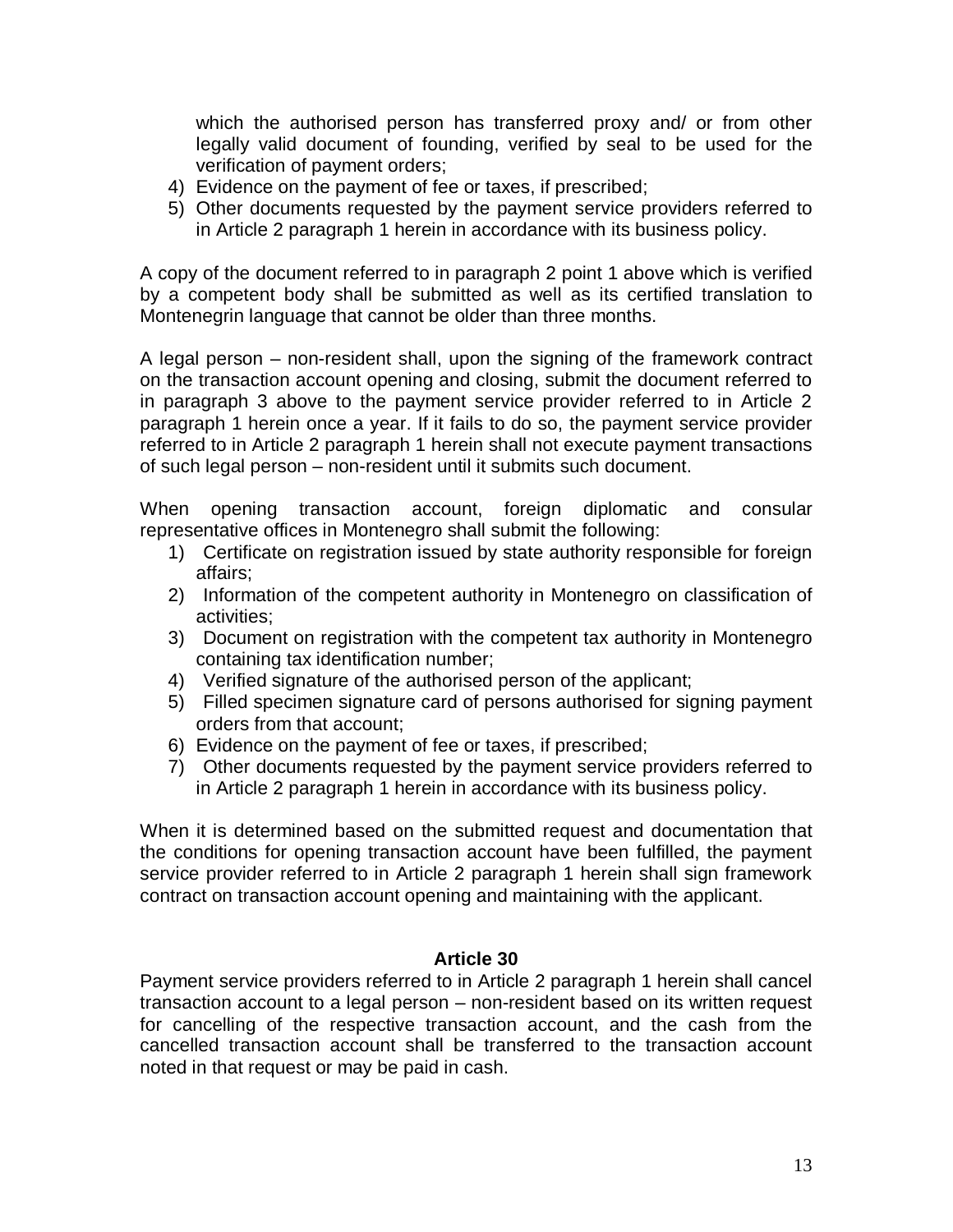In addition to the data referred to in Article 29 paragraph 1 herein, the request for cancelling of the transaction account shall contain the transaction account which cancelation is requested and the transaction account to which the funds are transferred using the appropriate payment order, if cash payment is not required.

In case of paragraph 2 above, if legal successor has not been determined or other person on which behalf the payment transaction from the transaction account is executed, the payment service provider referred to in Article 2 paragraph 1 herein shall transfer cash from the cancelled transaction account to the transaction account opened for cash that is not used.

Payment service providers referred to in Article 2 paragraph 1 herein shall deny the request for cancelling the transaction account of a legal person – nonresident which is frozen (according to the court decision, and the like).

# **3.2. Transaction accounts of natural persons – non-residents**

# **Article 31**

Request submitted by the natural person – non-resident for opening transaction account for the execution of national or international payment transactions shall contain the following data:

- 1) Name of the natural person;
- 2) residence, address and telephone number;
- 3) identification number from passport or other corresponding personal document of such natural person;
- 4) signature of a natural person;
- 5) other data requested by the payment service provider with which a transaction account is opened in accordance with its business policy.

In addition to the request referred to in paragraph 1 above, the applicant shall submit foreign travel documents determining the identity of such person as well as his citizenship.

In addition to the request referred to in paragraph 1 above, the applicant shall submit its specimen signature card, and in case it authorises another person to sign payment orders, it shall submit specimen signature card of such person.

Payment service providers referred to in Article 2 paragraph 1 herein may open transaction account also to a minor – non-resident based on the framework contract, which, on behalf and for the account of such person, is signed by its legal representative after determining the identity of the representative.

A natural person – non-resident may authorise other person to sign, on his behalf and for his account, framework contract on opening and maintaining transaction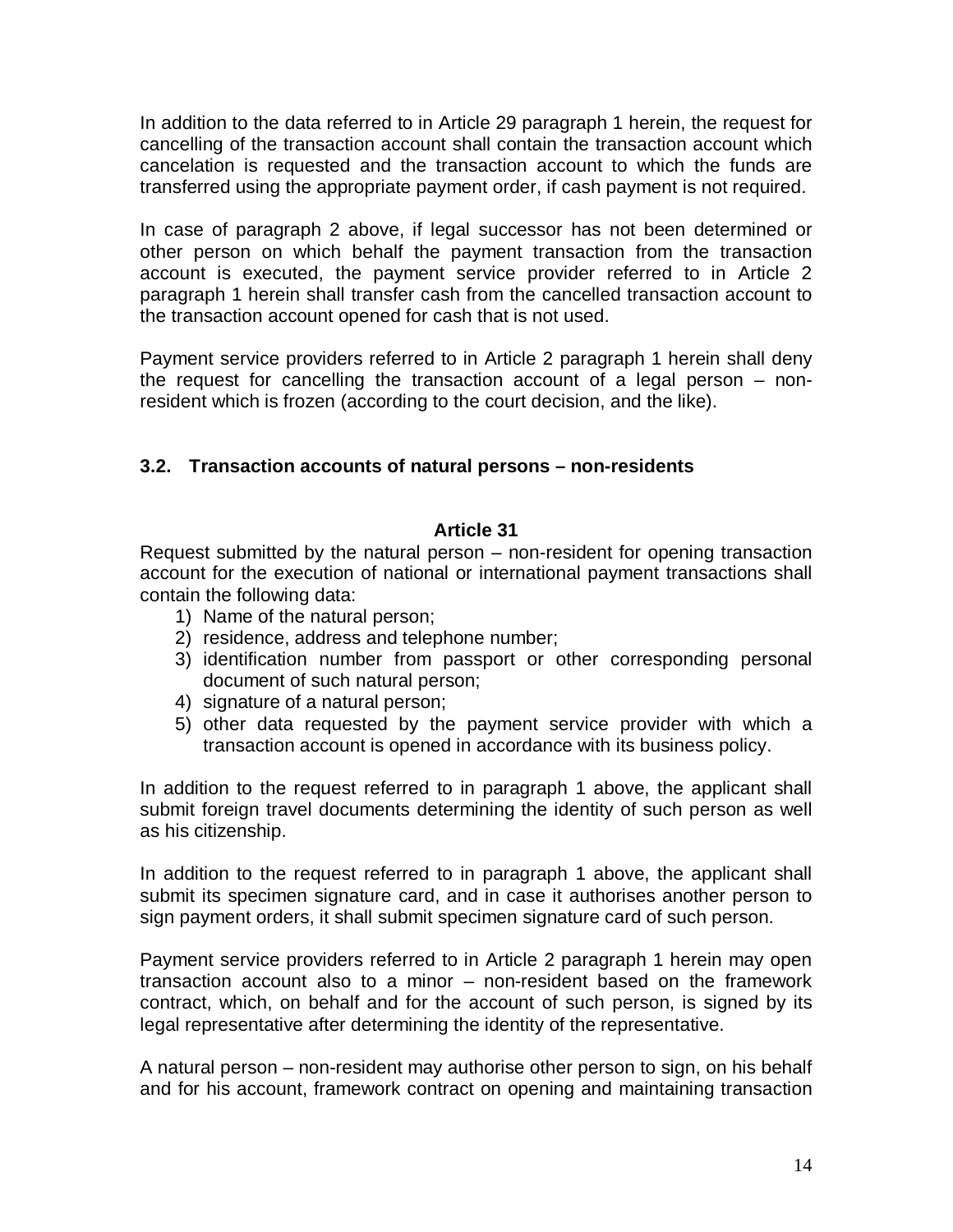account, where payment service providers referred to in Article 2 paragraph 1 herein shall determine the identity of the authorised person and open transaction account based on power of attorney verified by the competent authority and which may not be older than three months.

When it is determined based on the submitted request and documentation that the conditions for opening transaction account have been fulfilled, the payment service provider referred to in Article 2 paragraph 1 herein shall sign framework contract on transaction account opening and maintaining with the applicant.

# **Article 32**

Payment service providers referred to in Article 2 paragraph 1 herein shall cancel transaction account to a natural person – non-resident based on its written request for cancelling of the respective transaction account, and the cash from the cancelled transaction account shall be transferred to the transaction account noted in that request or may be paid in cash.

In addition to the data referred to in Article 31 paragraph 1 herein, the request for cancelling of the transaction account shall contain the transaction account which cancelation is requested and the transaction account to which the funds are transferred using the appropriate payment order, if payment in cash is not required.

Payment service providers referred to in Article 2 paragraph 1 herein shall deny the request for cancelling the transaction account of a legal person – nonresident which is frozen (according to the court decision, and the like).

## **4. Joint transaction account**

#### **Article 33**

Request for opening joint transaction account shall be signed by all persons intended to be holders of joint transaction account.

In addition to the request referred to in paragraph 1 above, the documents set forth in this decision for opening transaction accounts shall be submitted individually for each holder of joint transaction account.